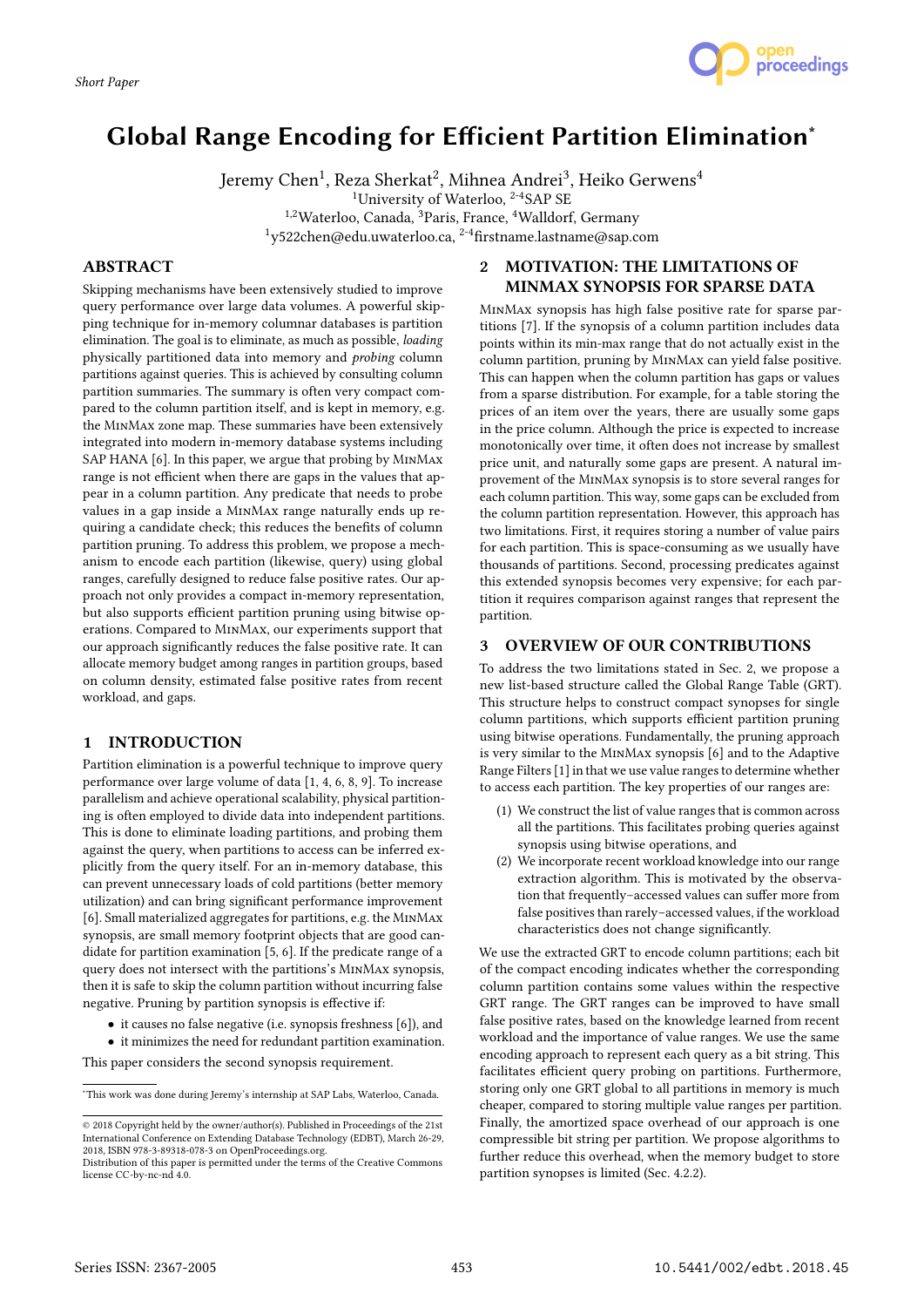|                | Age | Income            |                             |                        |             | Partition      | Sub-partition         |                                |                | Range       |             | Encoding |  |
|----------------|-----|-------------------|-----------------------------|------------------------|-------------|----------------|-----------------------|--------------------------------|----------------|-------------|-------------|----------|--|
|                |     | (10K)             |                             |                        |             |                | $R_1, R_2$            |                                |                | [1-3]       |             | 01011    |  |
| $R_1$          | 18  | 1                 |                             |                        |             | $P_1$          | $R_3$ , $R_4$ , $R_5$ |                                |                | $[6-9]$     |             |          |  |
| R <sub>2</sub> | 19  | 3                 |                             |                        |             |                | $R_6$                 |                                |                | $[13-13]$   |             |          |  |
| R <sub>3</sub> | 22  | 6                 |                             |                        |             | P <sub>2</sub> | R,                    |                                |                | $[5-5]$     |             | 00110    |  |
| $R_4$          | 28  | 8                 |                             |                        |             |                | $R_{8}$ , $R_{9}$     |                                |                | [7-8]       |             |          |  |
| R <sub>5</sub> | 29  | 9                 |                             |                        |             |                |                       | $R_{10}$ , $R_{11}$ , $R_{12}$ |                | $[11 - 12]$ |             |          |  |
| $R_{\rm f}$    | 29  | 13                |                             |                        |             | $P_3$          | $R_{13}$              |                                |                | $[15-15]$   |             | 10000    |  |
| R,             | 30  | 5                 |                             |                        |             |                | $R_{14}$              |                                |                | $[16-16]$   |             |          |  |
| R <sub>R</sub> | 35  | 7                 | (b) Sub-partitions & Ranges |                        |             |                |                       |                                |                |             |             |          |  |
| R <sub>9</sub> | 35  | 8                 |                             |                        |             |                |                       |                                |                |             |             |          |  |
| $R_{10}$       | 40  | 11                |                             | Index                  |             | Global Range   |                       |                                |                |             |             |          |  |
|                |     |                   |                             | 1                      |             | $[1-3]$        |                       |                                |                |             |             |          |  |
| $R_{11}$       | 42  | 11                |                             | $\overline{2}$         |             | [5-9]          |                       |                                | Partition      |             |             | MINMAX   |  |
| $R_{12}$       | 45  | 12                |                             | 3                      | $[11 - 12]$ |                |                       | $P_1$                          |                |             | $[1 - 13]$  |          |  |
| $R_{13}$       | 51  | 15                |                             | 4                      | $[13-13]$   |                |                       |                                | P <sub>2</sub> |             | $[5 - 12]$  |          |  |
| $R_{14}$       | 55  | 16                |                             | 5                      | $[15 - 16]$ |                |                       |                                | $P_3$          |             | $[15 - 16]$ |          |  |
|                |     | (a) Table of Data |                             | (c) Global Range Table |             |                |                       | (d) MINMAX Synopsis            |                |             |             |          |  |

Figure 1: Encoding column partitions using Global Range Table

Table 1: List of Notations

| Notation            | Description                                                                  |
|---------------------|------------------------------------------------------------------------------|
|                     | The universe set of column values                                            |
| C[v]                | The popularity of column value $v$ (Sec. 4.1)                                |
|                     | The total number of partitions                                               |
| $\frac{N_p}{N_V^p}$ | The total number of distinct values on the column in partition $p$           |
| k                   | The maximum number of sub-partitions for each partition                      |
| $N_R$               | The number of ranges in rGRT (Sec. 4.2)                                      |
| $\boldsymbol{m}$    | The desired number of final GRT (i.e. the length of each encoded bit string) |
|                     |                                                                              |

#### 4 DEEP DIVE: GLOBAL RANGE ENCODING

We demonstrate pruning by Global Range Table (GRT) using an example. Table 1 summarizes the notations used in this section.

Example 4.1. The table shown in Fig. 1a has two columns, Age and Income. This table is divided into three partitions based on the Age attribute (Fig. 1b). The list of ranges in Fig. 1c defines 5 mutually exclusive Income ranges. Using these Income ranges, each of the three Income column partitions in Fig. 1a can be encoded using a bit strings of length 5 in Fig. 1b. For instance, the Income column for partition  $P_3$  is encoded as 10000, This is because this partition only contains values 15 and 16, which fall in the range [15-16] of the GRT table in Fig. 1c. As range [15-16] has index 5, only the fifth bit is set. Now consider the query Income  $\leq$  12. This query intersects with three ranges from the GRT, namely [1-3], [5-9], and [11-12]. Therefore, the query can be encoded as 00111. Comparing the bit string of the query with that of the encoding column in Fig. 1c, one can verify that 00111  $\land$  10000 = 00000, hence partition  $P_3$  can be pruned safely. The bit string encoding preserves more gap information, compared with MINMAx, e.g. encoding  $P_1$  as [1-13] implies that [11-12] is included. The bit string excludes this range.

Conceptually, the global range table is a set of ranges on column partitions. The extraction of these ranges can be performed in either a single-phase process from all column partitions at once, or in a two-phase process by integrating the ranges from partitions. The two-phase approach has several advantages:

- Memory consumption: the single phase approach requires every column partition to be loaded into memory. The alternative way reduces the memory footprint by integrating ranges extracted from independent partitions.
- Performance enhancement: the two-phase approach can be implemented within the MAPREDUCE framework, with the Map phase applied to independent partitions (Sec. 4.1) and the REDUCE step to integrate ranges (Sec. 4.2).
- Capturing gaps: ranges extracted from all data might not capture gaps inside partitions. Our two-step approach avoids this by regarding gaps in partitions as constraints, penalized in the goodness measure for ranges (Eq. 3).

# 4.1 The Sub-Partitioning Step

This step produces a set of ranges from each partition. Once the set of all ranges have been created, they will be integrated to construct GRT (Sec. 4.2). Given a set of values  $V$ , integer  $k$ , and cost function of Eq. 2, the sub-partitioning problem is to find an optimal selection of non-empty subsets  $S_1, \ldots, S_k$ , s.t.<br>Using  $S_i = V$ . As the order of values is not represented in a set  $\bigcup_{1 \leq i \leq k} S_i = V$ . As the order of values is not represented in a set, we re-order the rows in each column partition when extracting ranges and consider subsets with consecutive members. That leads to a simplified problem: given an ordered list of values V, we find the optimal k mutually exclusive sub-lists  $V_1 = V[1$  :  $i_1$ , ...,  $V_k = V[1 + i_{k-1} : i_k]$ , with  $i_1 \le j \le k$  being indices of sorted value list value list.

4.1.1 Sub-Partitioning Cost Model. A column value is popular if it can satisfy a large fraction of queries in the recent workload<sup>1</sup>. The more query predicates a value can satisfy, the higher its popularity ranking is. For example, suppose we have two predicates  $1 \le x \le 5$  and  $4 \le x \le 10$  on an integer column. Values 4 and 5 can satisfy both predicates while the other values between 1 to 10 satisfy only one predicate each. In this case, 4 and 5 are more popular than 1,2,3,6–10. Let <sup>|</sup>Pred<sup>|</sup> denote the total number of predicates in the workload and let V be the set of column values. We define the popularity of a column value  $v \in V$  (denoted by  $C[v]$ ) to be the ratio of predicates from the recent workload satisfied by v.  $C[v]$  is between 0 and 1, inclusive. A value is popular if it satisfies many predicates. If a popular value is in a gap within a partition, a query for this value returns nothing<sup>2</sup>. Thus, we observe that the probability of false positives depends directly on the popularity of the value(s) in gaps. Let G be a gap and  $V_G$ be the set of values included in G. We define the cost of gap for G to be the sum of the popularities of the values it contains:

$$
Cost(G) = \sum_{v \in V_G} C[v]. \tag{1}
$$

For each sub-partition s, let  $V_G^s$  be the set of values of the gaps<br>of are included in a If a popular value  $z \in V_s^s$  (i.e.  $z$ ) does not that are included in s. If a popular value  $v \in V_G^s$  (i.e. v does not exist in sub-partition s) then those predicates that suspiring will exist in sub-partition s), then those predicates that  $v$  satisfies will cause false positives on the partition to which sub-partition  $s$ cause false positives on the partition to which sub-partition s belongs. The reason is that the sub-partition value range will indicate the existence of  $v$ , but it is not true (i.e. false positive). Therefore, the sub-partitioning cost of a partition is the sum of gap costs included in any created sub-partition. Let  $Sub<sub>p</sub>$  be the set of sub-partitions in the partition  $p$ . Then,

$$
SubCost(P) = \sum_{s \in Sub_{p}} \sum_{v \in V_{G}^{s}} C[v].
$$
 (2)

This measure gives the likelihood that the sub-partitioning scheme will create false positives for a partition, for values that do not actually exist in the partition. Thus, creating sub-partition value ranges that include popular gaps yields a high false positive rate. Intuitively, the lower the cost is, the better the sub-partitioning scheme is. When the cost is 0, that means there is no sub-partition that produces false positives on any predicate. Thus, we would like to minimize this measure. To normalize this cost, we divide it by the maximum number of possible distinct values that the partition can take. To summarize, the normalized cost penalizes gaps that cause false positives in a set of ranges extracted from each partition. The ranges are extracted via sub-partitioning.

<sup>&</sup>lt;sup>1</sup>We base our approach on *predicate stability*, i.e. popular column values continue to satisfy many predicates in future queries. If predicates are not stable, our approach will remain valid but sub-optimal considering the false positive rates.  $^{2}$ However, a MINMAX synopsis would incur false positive on this gap.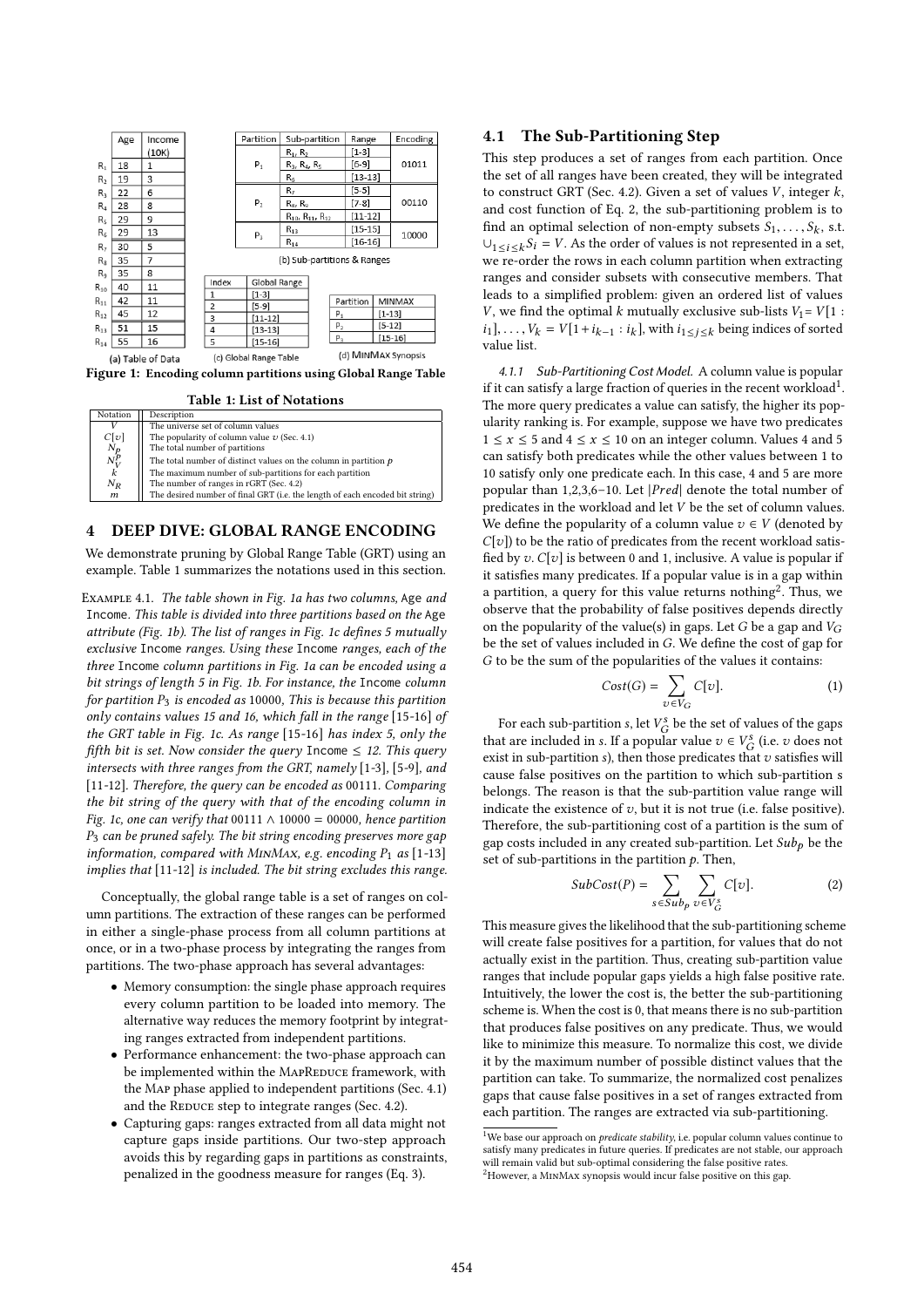4.1.2 The Largest Gap Greedy Algorithm. Sub-partitions with fewer gaps reduce the cost of the ranges extracted from each partition. Therefore, if we exclude popular gaps from each subpartition, the cost would be toward optimal. The main idea of our greedy algorithm is to find top  $(k-1)$  popular gaps. We use a minheap to keep track of the top  $(k-1)$  popular gaps (i.e. with largest costs). For each node of the min-heap, we keep the gap cost (i.e. Eq. 1; the gap popularity) and the index of the gap. The index of the gap is defined as the identifier of the value immediately before the gap. The min-heap property is maintained with respect to the costs stored in nodes. We go through the sorted list of distinct values of the partition and manage the top  $(k - 1)$  popular gaps as well as the indices of those gaps in the heap. At the end, the indices determine sub-partition boundaries. At the beginning, there are  $N_V^P$ -1 candidate boundary points in partition p with  $N_V^P$ <br>distinct values. Our algorithm selects  $(k-1)$  positions to minimize distinct values. Our algorithm selects (k−1) positions to minimize<br>the sum of the sects of sub portitions (i.e. Eq. 2) in  $O(N^p \log k)$ the sum of the costs of sub-partitions (i.e. Eq. 2) in  $O(N_V^p \log k)$ <br>time. We omit algorithm detail and proofs for brayity time. We omit algorithm detail and proofs for brevity.

## 4.2 Extracting GRT And Optimizations

The sub-partitioning step produces  $k$  value ranges per partition. Integrating at most  $kN_p$  ranges into a single list may have overlapping ranges, as well as duplicates. In this step, a value-range list global to all partitions is produced, with the primary goal to reduce false positive rates. To achieve this, we extend Eq. 2 to quantify the quality of a global range table GRT, as opposed to one partition:

$$
Cost(GRT) = \sum_{r \in GRT} \sum_{p} \left( C[v] : v \in V_G^p \cap r \text{ s.t. } V_G^P \cap r \neq r \right). \tag{3}
$$

We first integrate  $kN_p$  ranges (k ranges for  $N_p$  partitions) into one list, and call this rGRT (for raw GRT). We refine rGRT in two steps. First, we remove duplicate ranges and value range overlaps (Sec. 4.2.1). Then, for a given a memory budget, we show how to merge ranges effectively and derive a reduced list (Sec. 4.2.2).

4.2.1 Mutually Exclusive GRT. Starting from rGRT, the goal is to make every pair of ranges mutually exclusive. For this, we propose an approach based on the greedy algorithm proposed for the interval scheduling problem [3], where the range with smallest endpoint from the list is picked and inserted into the result list, if it does not intersect with any other ranges already in the result list. The range is discarded if it is in conflict with at least one range in the result list (i.e. cannot be scheduled together). In our approach, whenever the value range overlaps with some value range already in the result list, we split the to-be-inserted range into smaller ranges instead of discarding it. Each smaller range is either mutually exclusive or a duplicate (i.e. already completely covered) of the ranges in the result list. Then, we discard those duplicates and insert the others. For example, assume that we want to insert value range [2-18] to the list of ranges  $R = \{ [1-4], [7-10], [15-16] \}$ . In our approach, we split  $[2-$ 18] into six smaller ranges: [2-4], [5-6], [7-10], [11-14], [15-16], and [17-18]. This is done based on the overlap of [2-18] with the ranges in R. We process each sub-range separately. Because [2-4], [7-10], and [15-16] are already present in the result list, we discard them and insert [5-6], [11-14], and [17-18]. We iterate this split-and-insert process for every range in rGRT and obtain a mutually exclusive global range table (xGRT) in time linear to the number of ranges in rGRT. In this process, the ranges are refined and Eq. 3 reduces, but the number of ranges grows. This increases the number of bits needed to encode each partition.

4.2.2 Greedy Merge Algorithm. A synopsis is expected to have a small memory footprint. We propose a greedy algorithm to merge ranges and reduce the size of xGRT while keeping the GRT cost low. Merging t ranges  $R_1, \ldots, R_t$  has two overheads: the extra range cost<sup>3</sup> and the cost of the newly introduced gaps.

EXAMPLE 4.2. Suppose partition  $P = \{1, 3, 6, 8, 9, 13\}$  and a given  $xGRT$ . Suppose we select two ranges [8-9] and [11-12] to merge, and let [11-12] be a range from another partition. The ranges [8-9] and [11-12] would merge into [8-12]. After this merge, the popularities of value 11 and 12 contribute to the GRT cost against partition P while it would not before. This is the extra cost of the range [11-12]. Before merging, the query  $11 \le x \le 12$  would not have any match on this partition since the GRT would tell that this partition has no match. However, after merging, the GRT would suggest to load the partition since this partition has data within [8-12]. Because there is a gap between the two ranges (i.e. value 10 is missing), the cost of the gap contributes to the extra cost of merging, which comes from the popularities of 10, 11, and 12.

The greedy merge algorithm must maintain cost matrix EC, with  $EC_{i,j}$  being the extra cost of merging ranges  $r_i, \ldots, r_j$  in<br>vCPT After merging ranges  $r_i$  all entries at row z or colxGRT. After merging ranges  $r_u, \ldots, r_v$ , all entries at row v or col-<br>umn z, are invalidated, and every entry  $FC_{\cdot}$ , at row v or column umn  $v$  are invalidated, and every entry  $EC_{i,j}$  at row  $u$  or column  $u$  must be recomputed. We continue picking the lowest extra cost and updating EC, until only m ranges remain. However, we notice that if a larger merging fully contains a smaller one, then it is guaranteed that the smaller merging has a lower (or equal) cost than the larger one since the extra-cost is non-negative. Therefore, we simplify the algorithm to use a 1-dimensional list of extra-cost, with EC having  $N_R$ -1 entries. In this case, EC<sub>i</sub> denotes the extra-cost of merging the i-th range with the next one in xGRT. At each iteration of the algorithm, we pick the lowest extra-cost,  $EC_u$ , and merge the  $u^{th}$  range with the  $(u+1)^{th}$  range<br>and undate  $EC$ , we involidate  $EC_{u}$ , and range  $(u+1)$  in  $v$ CPT If and update EC: we invalidate  $EC_{u+1}$  and range  $(u + 1)$  in xGRT. If  $EC_u$  is the last entry, then  $EC_u$  itself is invalidated. On the other hand, we at most need to update two entries of  $EC$ . If  $EC_u$  is not the first or the last entry, we re-calculate  $EC_{u-1}$  and  $EC_u$  using the updated xGRT. Note that  $EC_u$  now stores the extra-cost of merging the  $u^{th}$  and  $(u + 2)^{th}$  ranges as the  $(u + 1)^{th}$  entry has<br>been involidated If EC, is the first (the last) entry then we only been invalidated. If  $EC_u$  is the first (the last) entry, then we only re-calculate  $EC_u$  ( $EC_{u-1}$ ). We iterate until only m ranges remain. We name the result list cGRT (for compact GRT). Our algorithm takes  $O((kN_p - m)N_p \log(kN_p))$  time to find cGRT.

#### 4.3 Partition Encoding and Elimination

**Encoding partitions.** Once the GRT is constructed with  $m$  mutually exclusive ranges, each column partition can be encoded using a bit string of length  $m$ . The bit i is 1 if and only if the partition has at least one value within the value range  $r_i$  in the GRT.<br>This is a pre-processing step, For each partition, the encoded bit This is a pre-processing step. For each partition, the encoded bit string serves as its compact synopsis, which is kept in memory. Encoding query. At query processing time, each query is encoded as a bit string. The i-th bit is set to one if at least one value in the range  $r_i$  of the GRT satisfies the query predicate.

Partition pruning. The encoded query is compared against the encoded bit string for each partition, using bitwise AND operation. If the result bit string has at least one set bit, there might be some value(s) in the corresponding partition that satisfy the query predicate. Otherwise, no record in the partition will satisfy the query predicate, and the partition can be safely pruned.

<sup>&</sup>lt;sup>3</sup> Le. the range cost of merging  $R_1, \ldots, R_t$  but excluding  $R_i$ .